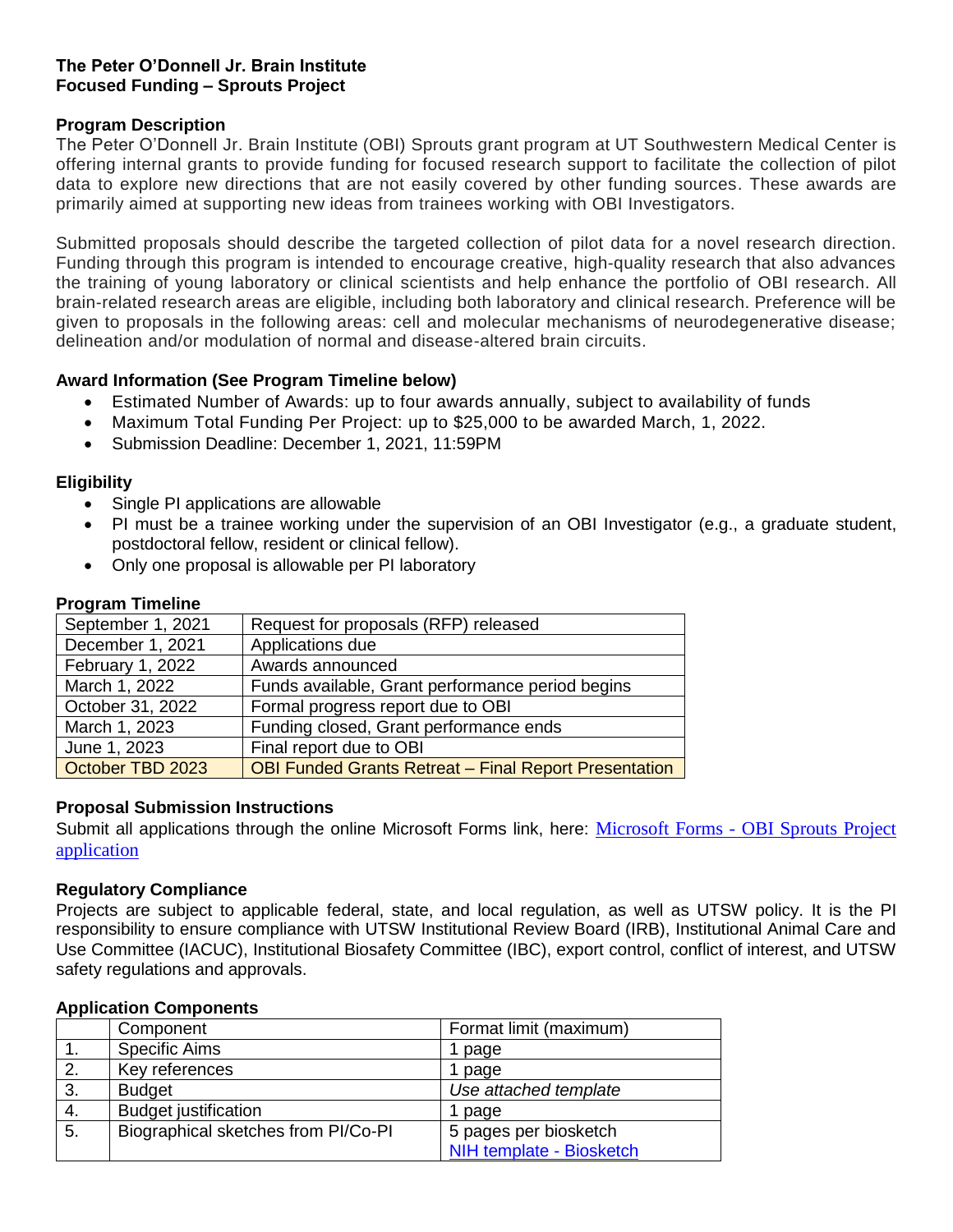All documents will be single-spaced, no less than 12 point Times New Roman font, 1" margins on all document sides

1. Specific Aims

State concisely the goals of the proposed research with expected outcomes, including the impact that the results of the proposed research will have on the research fields involved. List succinctly the specific objectives of the research proposed.

- 2. Key References This attachment should include any references. References should be limited, relevant, and concise.
- 3. Budget Use the attached Budget template, in Excel: [OBI Budget Template -](https://365utsouthwestern.sharepoint.com/:x:/s/OBISharedDrive/EegDSbquhvtMv6anESHm3esB5QPr05aZrqKoF8tveXSRzQ?e=Rzy0LU) Excel
- 4. Budget Justification

This form includes details for all expenditures and budget line items (e.g., time and effort, materials, supplies, travel) needed to support the research project.

5. Biographical Sketches Biographical sketches are required for all PI and OBI Investigator Mentor, following non-Fellowship NIH template, found here: https://grants.nih.gov/grants/forms/biosketch.htm

### **Budget Considerations**

Funds may be utilized for direct expenditures in accordance with the following:

- Salary support is allowable for individual(s) who are making significant effort towards the goal of the proposed research.
- Fringe benefits are allowable in proportion to salary charged to the award.
- Consumable scientific items materials and supplies, any item with a cost of less than \$5,000/unit; must be justified as needed for project success.
- Core Facility Services costs associated with services performed by a recognized UT Southwestern Core Facility
- Expenses related to animal research and human subjects research, including compensation to human subjects.
- Contracts for activities outside of UT Southwestern (must be clearly and convincingly described as necessary for successful execution of the proposed project). Consultant fees and/or related expenditures are allowable, excluding any overhead costs.

The following are excluded as direct expenditures:

- General office supplies, equipment or expenses
- Building construction, alteration, renovation, rent or utilities
- Student tuition or fees
- Membership dues
- Overhead
- Equipment unit cost of \$5,000 and useable life of greater than one year
- Payments of salaries to non-UT Southwestern personnel
- Refreshments
- Domestic and international travel

### **Grant Administration**

The PI (applicant) is responsible for the administration of grant funds. All grant expenditures must conform to state and university regulations and approvals. In particular, the PI must be certain that over-expenditures do